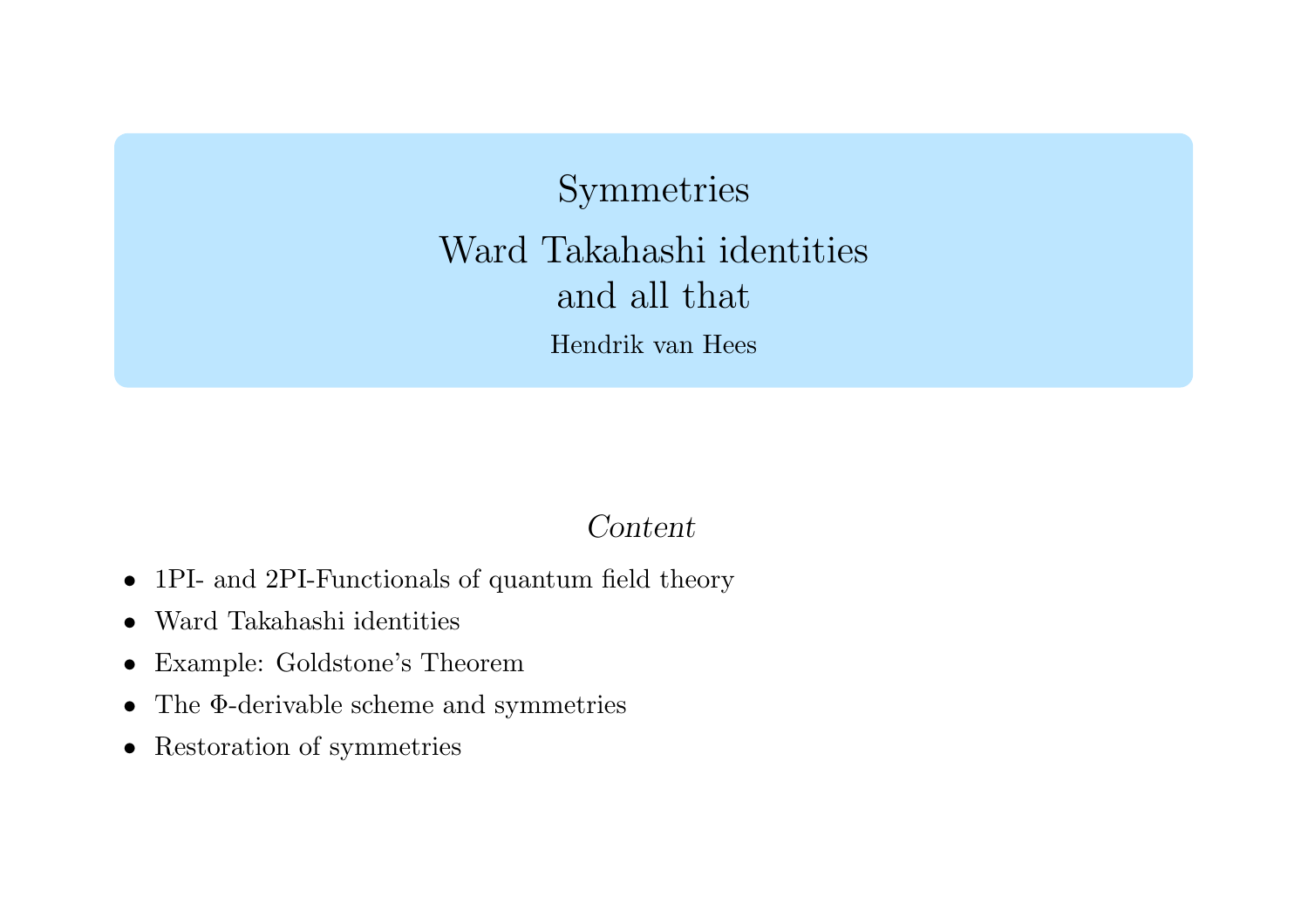## 1PI-Functionals I

• Start with a local  $(O(N)$  symmetric!) classical action functional

$$
S[\vec{\phi}] = \left\{ \frac{1}{2} (\partial_{\mu} \vec{\phi}(1)) (\partial^{\mu} \vec{\phi}(1)) - \frac{m^2}{2} \vec{\phi}^2(1) - \frac{\lambda}{8} (\vec{\phi}^2(1))^2 \right\}_1
$$

• Generating functional for Green's functions:

$$
Z[\vec{J}] = \int \mathcal{D}\vec{\phi} \exp\left[i\left(S[\vec{\phi}] + \left\{\vec{J}(1)\vec{\phi}(1)\right\}\right]_1\right)\right]
$$

• Generates Green's functions:

$$
iG^{(n)}(1j_1,\ldots,nj_n) = \left\langle T_{\mathcal{C}}\phi^{j_1}(1)\cdots\phi^{j_n}(n)\right\rangle = \frac{(-i)^n}{Z[0]} \frac{\delta^n Z[J]}{\delta J_{j_1}(1)\cdots\delta J_{j_n}(n)}\bigg|_{J=0}
$$

• Generating functional for connected Green's functions:

$$
Z[J] = \exp(iW[J]), \quad G_c^{(n)}(1j_1, \dots, nj_n) = (-i)^n \left. \frac{\delta^n W[J]}{J_{j_1}(1) \cdots J_{j_n}(n)} \right|_{J=0}
$$

 $-42$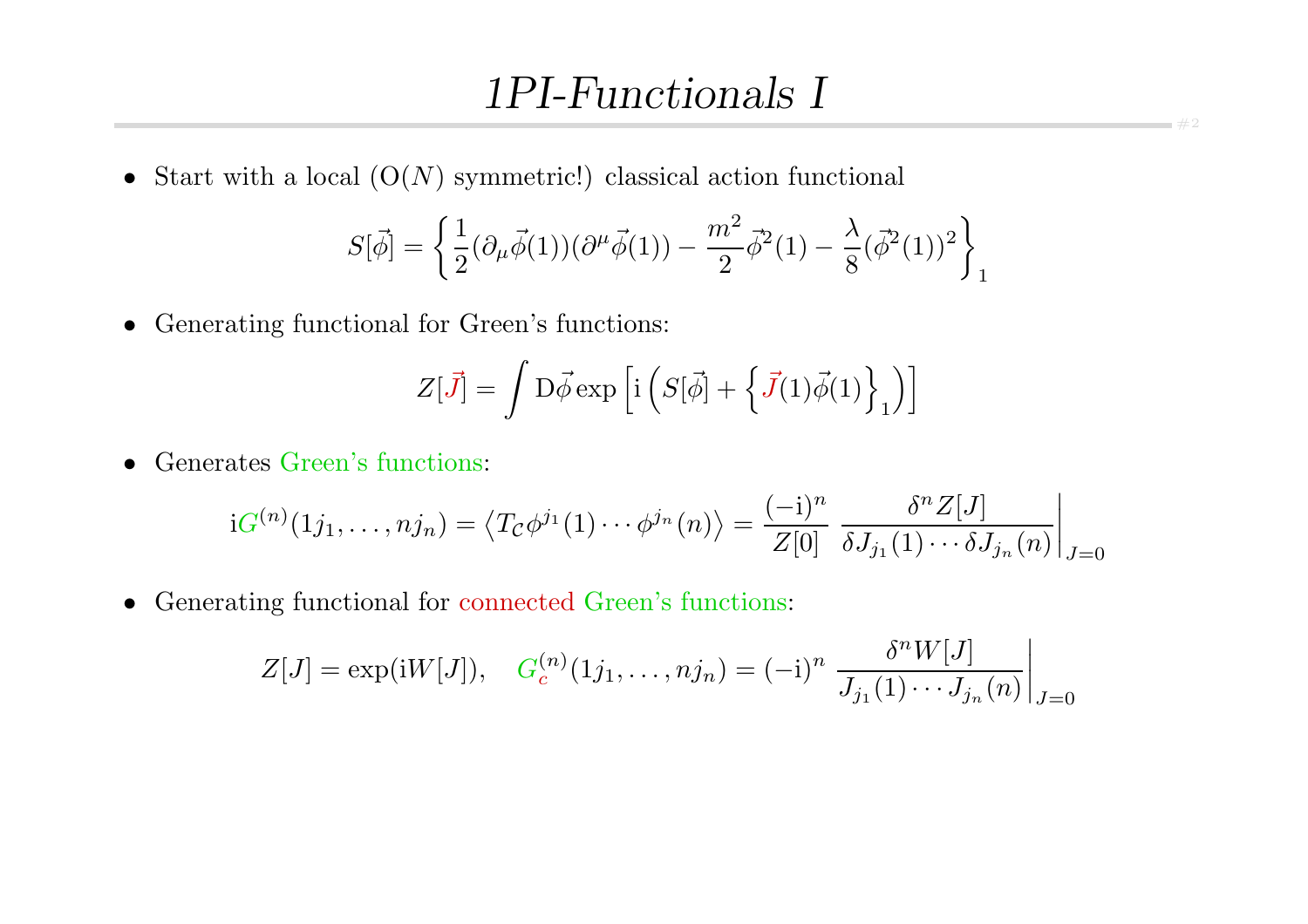• Mean field:

$$
\varphi^j(1)=\frac{\delta W[J]}{\delta J_j(1)}=\big<\boldsymbol{\phi}^j(1)\big>_J
$$

• Generating functional for proper vertex functions 1-particle irreducible (1PI) truncated Green's functions:

$$
\Gamma[\vec{\varphi}] = W[\vec{J}] - \left\{ \vec{J}(1)\vec{\varphi}(1) \right\} \Leftrightarrow \vec{J}(1) = -\frac{\delta\Gamma[\vec{\varphi}]}{\delta\vec{\varphi}(1)}.
$$

$$
-i\Gamma^{(n)}(1j_1,\ldots,nj_n) = \left. \frac{\delta^n \Gamma[\vec{\varphi}]}{\delta\varphi(1j_1)\cdots\delta\varphi(n,j_n)} \right|_{\frac{\delta\Gamma}{\delta\vec{\varphi}} = -\vec{J} = 0}
$$

• Relation for the connected 2-point Green's function

$$
\Gamma^{(2)}(1j_1, 2j_2) = i(G_c^{(2)})^{-1}(1j_1, 2j_2)
$$

- All connected (and disconnected) Green's functions can be expressed as tree diagrams with the proper vertex functions as vertices and  $G_c^{(2)}$  as propagator lines
- Only proper vertex functions need to be renormalized!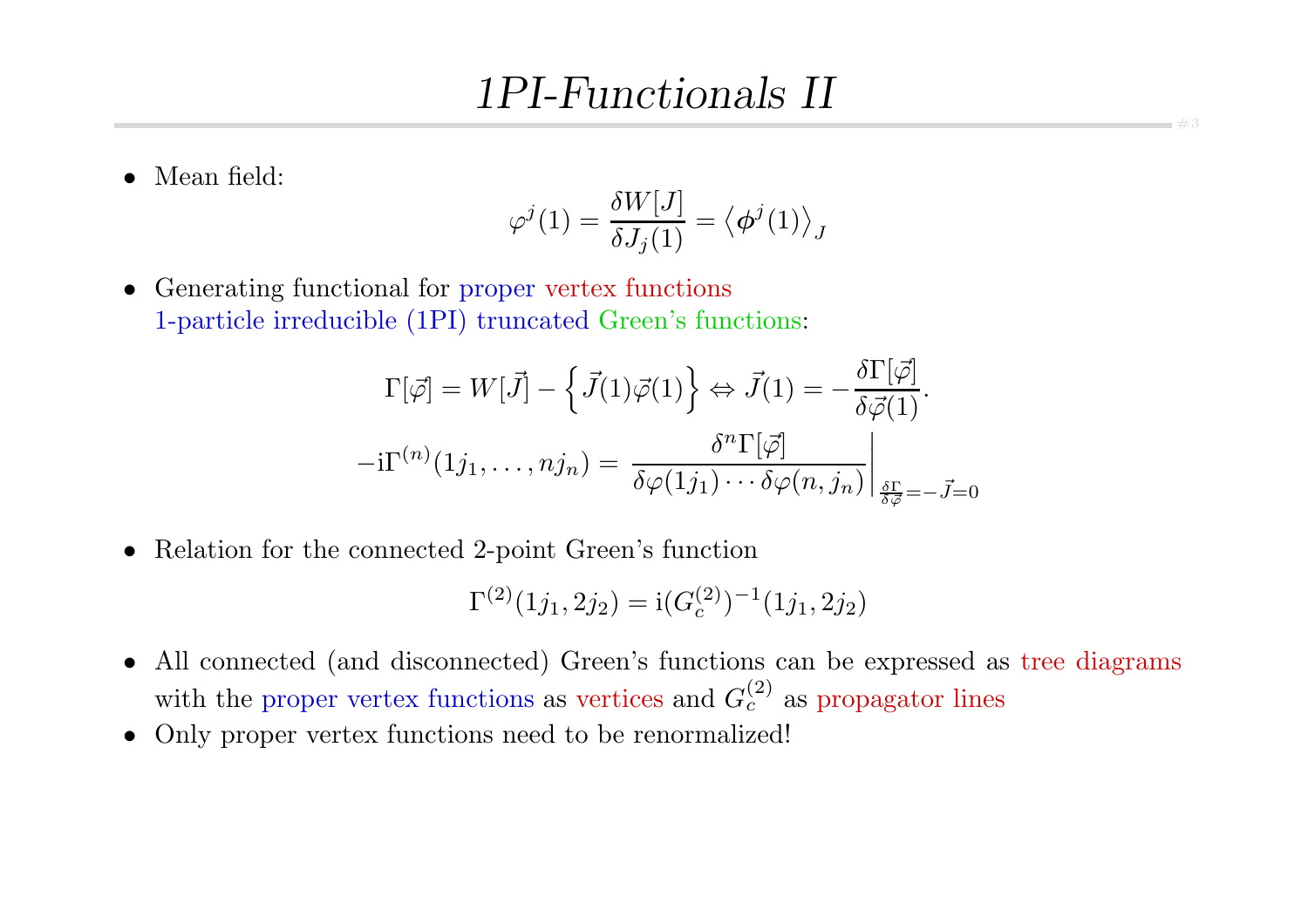#### Symmetries of the class. action: Noether's theorem  $+4$

• In our case  $S[\vec{\varphi}]$  is symmetric under  $O(N)$ -transformations of the fields:

$$
\forall \delta \eta_a : \left\{ \frac{\delta S[\vec{\varphi}]}{\delta \vec{\varphi}(x_1)} \underbrace{\delta \eta_a \hat{\tau}^a \vec{\varphi}(x_1)}_{\delta \vec{\varphi}(x_1)} \right\}_1 = 0
$$

• Must hold for any field configuration:

$$
\exists j^a_\mu : \ \frac{\delta S[\vec{\varphi}]}{\delta \vec{\varphi}(x)} \hat{\tau}^a \vec{\varphi}(x) = \partial^\mu j^a_\mu
$$

• Equations of motion

$$
\frac{\delta S[\vec{\phi}]}{\delta \vec{\phi}} = 0
$$

• For each independent global symmetry: conserved Noether current

$$
\partial^\mu j_\mu^a=0
$$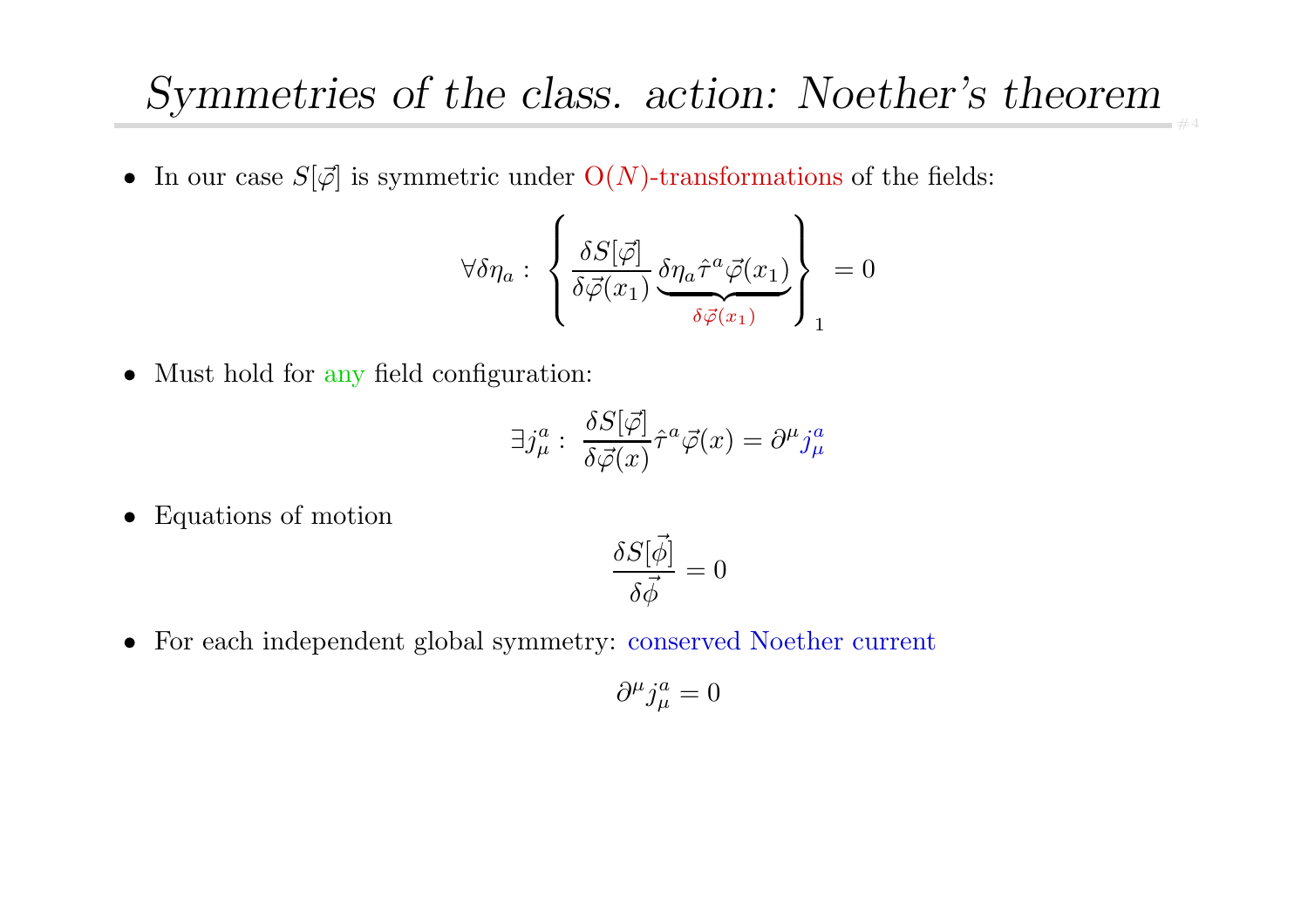• "Field-translation" invariance of path-integral measure:

$$
Z[\vec{J}] = \int \mathcal{D}\vec{\phi} \exp\left[iS[\vec{\phi} + \delta\vec{\phi}] + i\left\{\vec{J}(x)(\vec{\phi}(x) + \delta\vec{\phi}(x))\right\}_x\right]
$$

- In this general form: Ehrenfest's theorem
- For infinitesimal  $\delta \vec{\varphi}$ :

$$
\left\{\int \mathcal{D}\vec{\phi}\left[\frac{\delta S[\vec{\phi}]}{\delta\vec{\phi}(x')}+\vec{J}(x')\right]\delta\vec{\phi}(x')\exp\left[\mathrm{i} S[\vec{\phi}]+\mathrm{i}\left\{\vec{J}(x)\vec{\phi}(x)\right\}_x\right]\right\}_{x'}=0
$$

• For infinitesimal Symmetry transformations green term vanish identically:

$$
\delta \vec{\phi}(x) = \delta \eta_a \hat{\tau}^a \vec{\phi}(x) : \Rightarrow \forall \delta \eta_a : \delta \eta_a \left\{ \vec{J}(x') \hat{\tau}^a \frac{\delta}{\delta i \vec{J}(x')} Z[J] \right\}_{x'} = 0
$$

• Linear in  $\frac{\delta}{\delta \vec{J}}$ : The same for  $W \Rightarrow$ 

$$
\delta \eta_a \left\{ \frac{\delta \Gamma[\vec{\varphi}]}{\delta \varphi(\vec{x})} \hat{\tau}^a \varphi(\vec{x}) \right\}_x = 0
$$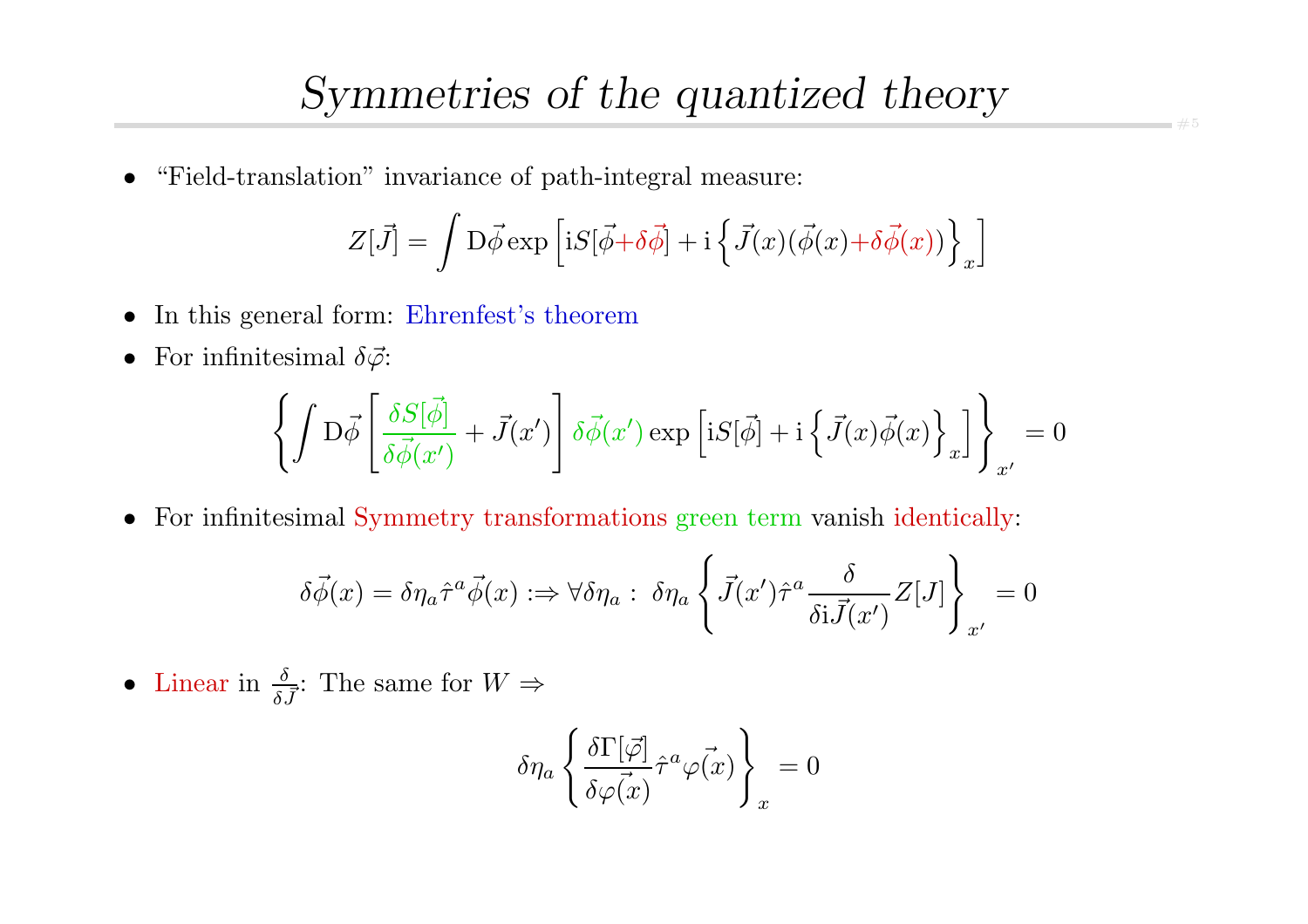# Perturbative renormalizability

- Linear symmetry operations + path-integral measure invariant + Existence of symmetry consistent regularization
- $\mathbb{E}[\vec{\varphi}]$  has the same symmetry as the classical action
- Contains the full set of Ward Takahashi identities for proper Green's functions
- For (perturbative renormalization): If Lagrangian contains all monomials of order <sup>4</sup> or less allowed by symmetries also the counter terms are of the same form: Theory renormalizable to any order of  $\hbar$  or  $\lambda$
- $\hbar$ : Overall factor in exponential of path integral; Order by order symmetric
- $\lambda$ : quadratic part and "interaction part" of action are separately invariant
- $\bullet$ • Conclusion: Renormalized action is symmetric under  $O(N)$  order by order in the loop  $(\hbar)$  or Coupling constant expansion
- Remark: Holds also true for perturbative large N-expansion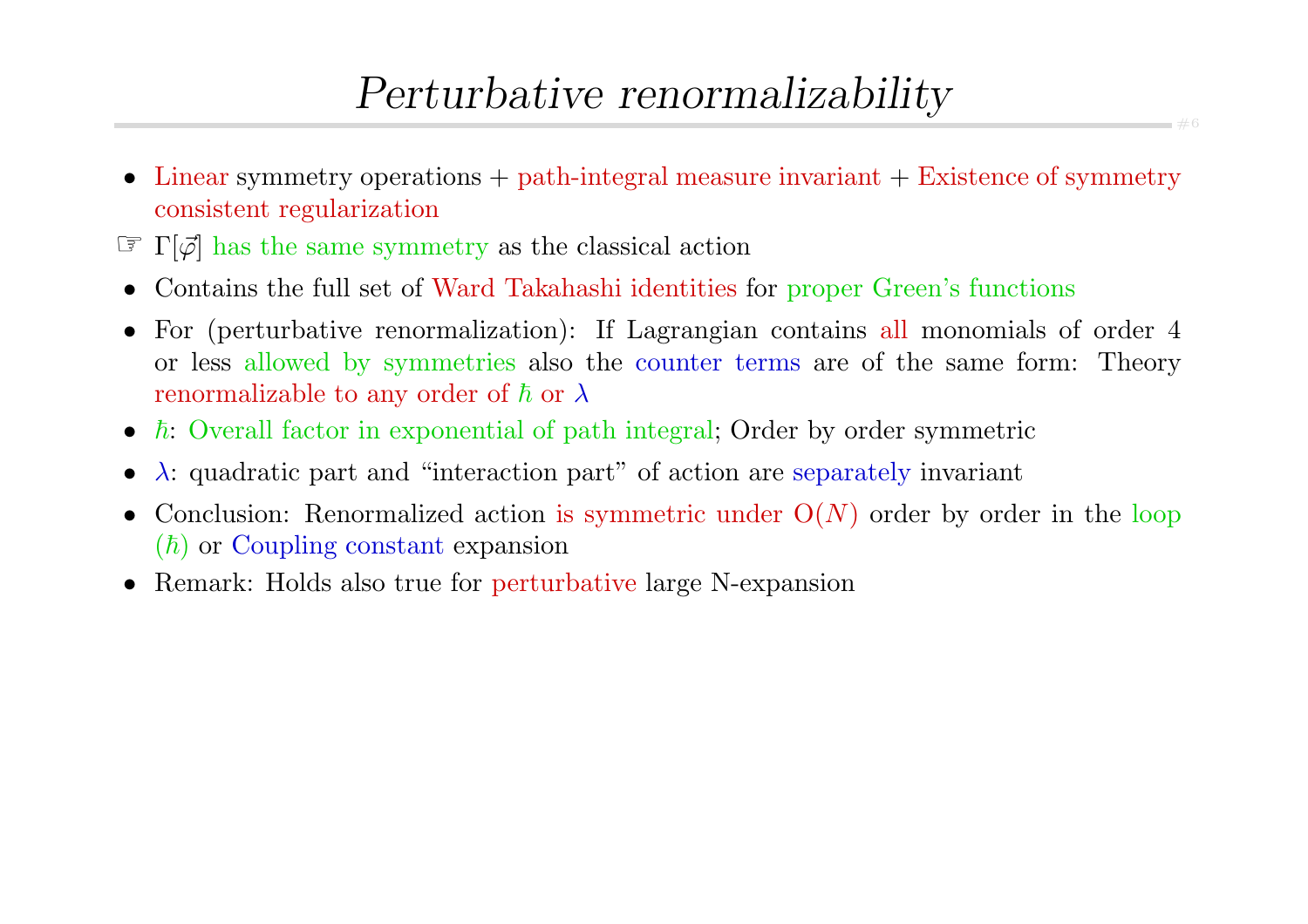# "Hidden Symmetries" and Goldstone's theorem

- Hidden symmetry: Solution  $\frac{\delta \Gamma}{\delta \vec{\varphi}} = 0$  not invariant, i.e., solution  $\vec{\varphi}_0 \neq 0$
- •Inverse Green's function:

$$
G^{-1}(x_1j_1,x_2j_2) = \left. \frac{\delta^2 \Gamma[\vec\varphi]}{\delta \varphi_{j_1}(x_1) \delta \varphi_{j_2}(x_2)} \right|_{\vec\varphi = \vec\varphi_0}
$$

•Taking derivative of WTI for  $\Gamma$  at  $\vec{\varphi}_0$ 

$$
\delta \eta_a \left\{ G^{-1}(x'_1 j'_1, x_2 j_2)(\tau^a)_{j'_1 j_1} \varphi_{0 j_1}(x') \right\}_{x'} = 0
$$

• If theory translation invariant (e.g., vacuum or thermal equilibrium)

$$
\delta \eta_a (G^{-1})_{j'_1 j_2} (p=0) (\tau^a)_{j'_1 j_1} \varphi_{0 j_1} = 0
$$

- $\hat{\tau}^a$  generators of  $O(N)$  and  $\vec{\varphi}_0 \neq 0 \Rightarrow$
- If G is symmetry group of  $\Gamma$  and H is the subgroup which leaves  $\vec{\varphi}_0$  invariant  $\Rightarrow$

$$
N_{\rm NG}=\dim G-\dim H(=N-1\,\,{\rm for}\,\,\sigma\text{-model})
$$

massless field degrees of freedom: Nambu-Goldstone modes

- •Nambu-Goldstone <sup>p</sup>hase can be renormalized with symmetric counter terms
- •• Need to introduce mass renormalization scale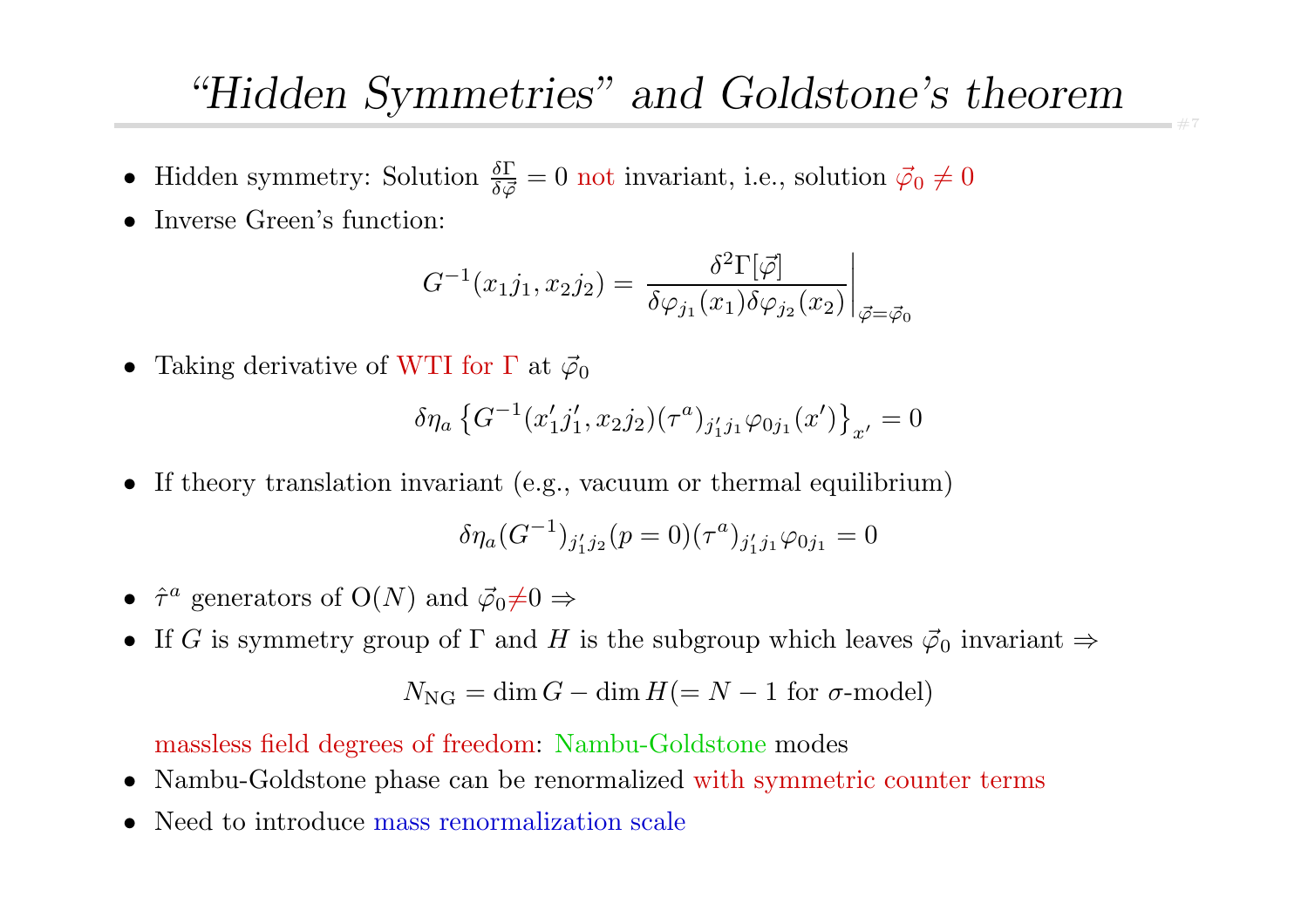• Generating functional

$$
Z[J,K] = N \int D\phi \exp \left[ iS[\phi] + i \left\{ J_1 \phi_1 \right\}_1 + \left\{ \frac{i}{2} K_{12} \phi_1 \phi_2 \right\}_{12} \right], \quad Z[J,K] = \exp(iW[J,K])
$$

• The mean field and the connected Green's function

$$
\varphi_1 = \frac{\delta W}{\delta J_1}, \ G_{12} = -\frac{\delta^2 W}{\delta J_1 \delta J_2} \Rightarrow \frac{\delta W}{\delta K_{12}} = \frac{1}{2} [\varphi_1 \varphi_2 + i G_{12}]
$$

• Legendre transformation for  $\varphi$  and  $G$ :

$$
\mathbb{F}[\varphi, G] = W[J, K] - {\varphi_1 J_1}_1 - \frac{1}{2} \{ (\varphi_1 \varphi_2 + iG_{12}) K_{12} \}_{12}
$$

• Exact closed form:

$$
\mathbb{I}[\varphi, G] = S_0[\varphi] + \frac{1}{2} \operatorname{Tr} \ln(M^2 G^{-1}) + \frac{1}{2} \left\{ D_{12}^{-1} (G_{12} - D_{12}) \right\}_{12}
$$

$$
+ \Phi[\varphi, G] \Leftarrow \text{all closed 2PI interaction diagrams}
$$

$$
D_{12} = \left( -\Box - m^2 \right)^{-1}
$$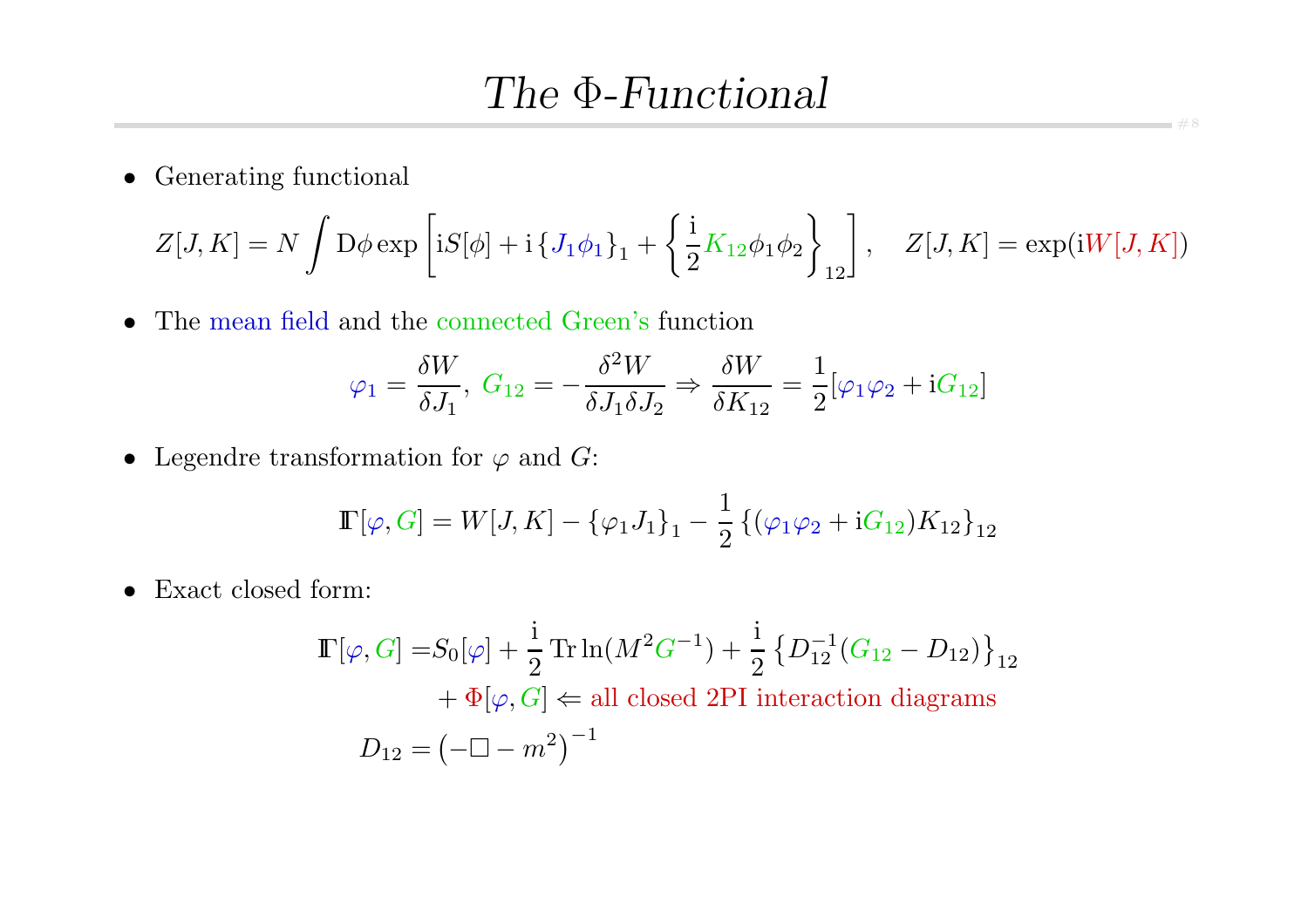• External sources should vanish  $\Rightarrow$  Equations of motion:

$$
\frac{\delta \mathbb{\Gamma}}{\delta \varphi_1} = -J_1 - \{K_{12}\varphi_2\}_2 \stackrel{!}{=} 0
$$

$$
\frac{\delta \mathbb{\Gamma}}{\delta G_{12}} = -\frac{\mathrm{i}}{2}K_{12} \stackrel{!}{=} 0
$$

• Equation of motion for the mean field  $\varphi$ 

$$
-\Box \varphi - m^2 \varphi := j = -\frac{\delta \Phi}{\delta \varphi}
$$

• for the "full" propagator  $G \Rightarrow$  Dyson's equation:

$$
-{\rm i}(D_{12}^{-1}-G_{12}{}^{-1}):=-{\rm i}\Sigma=2\frac{\delta\Phi}{\delta G_{21}}
$$

• Integral form of Dyson's equation:

$$
G_{12} = D_{12} + \{D_{11'}\Sigma_{1'2'}G_{2'2}\}_{1'2'}
$$

• Closed set of equations of for  $\varphi$  and  $G$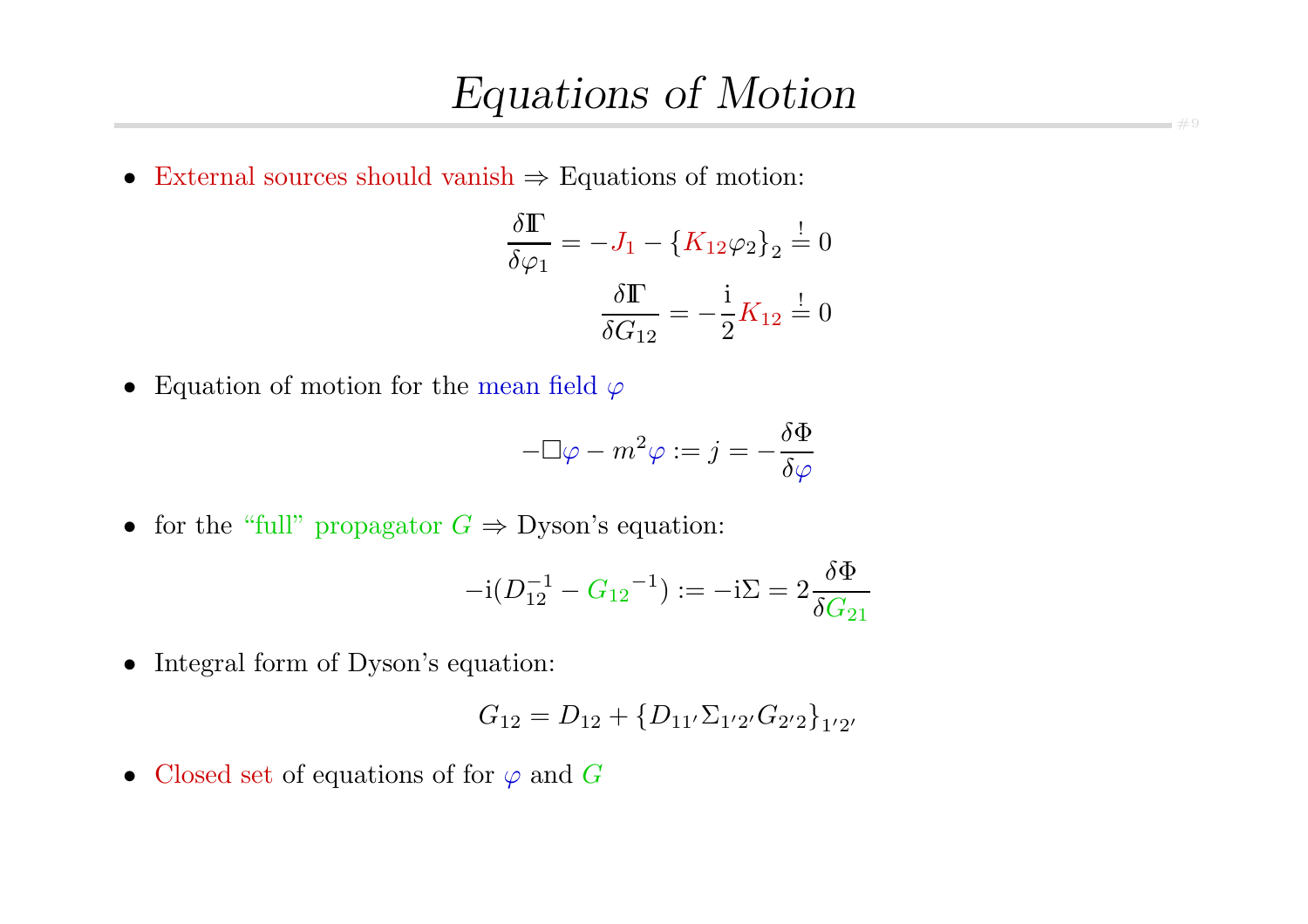• Same technique as for 1PI-functional  $\Rightarrow$  Generalized WTI:

$$
\delta\eta_a\left(\left\{\frac{\delta\mathbb{I}\left[\vec{\varphi},G\right]}{\delta\vec{\varphi}_1}\hat{\tau}^a\vec{\varphi}_1\right\}_1+\left\{\frac{\delta\mathbb{I}\left[\vec{\varphi},G\right]}{\delta G^{jk}_{12}}\left[(\tau^a)_{jj'}G^{j'k}_{12}+(\tau^a)_{kk'}G^{jk'}_{12}\right]\right\}_{12}\right)=0
$$

- $\mathscr{F} \quad \Gamma$  invariant under  $O(N)$  with  $\vec{\varphi}$  transforming as a vector, G transforming as a 2nd-rank tensor
- Truncation ( $\hbar$ -expansion,  $\lambda$ -expansion, ...) of the Series of diagrams for  $\Phi$
- ☞ Expectation values for Noether currents are exactly conserved
- In equilibrium  $i\mathbb{F}[\varphi, G] = \ln Z(\beta) \Rightarrow \text{thermodynamical potential}$
- • consistent treatment of Dynamical quantities and thermodynamical bulk properties like energy, pressure, entropy
- Problem: Equations of motion <sup>⇒</sup> partial resummation of infinite series of pert. diagrams. No systematic expansion parameter for solutions
- ☞ Crossing symmetry violated
- $\mathcal{F}$  Although functional is symmetric  $\Sigma$  and higher *n*-point functions do not fulfill usual 1PI WTIs!
- ☞ Especially: In general Goldstone's theorem violated!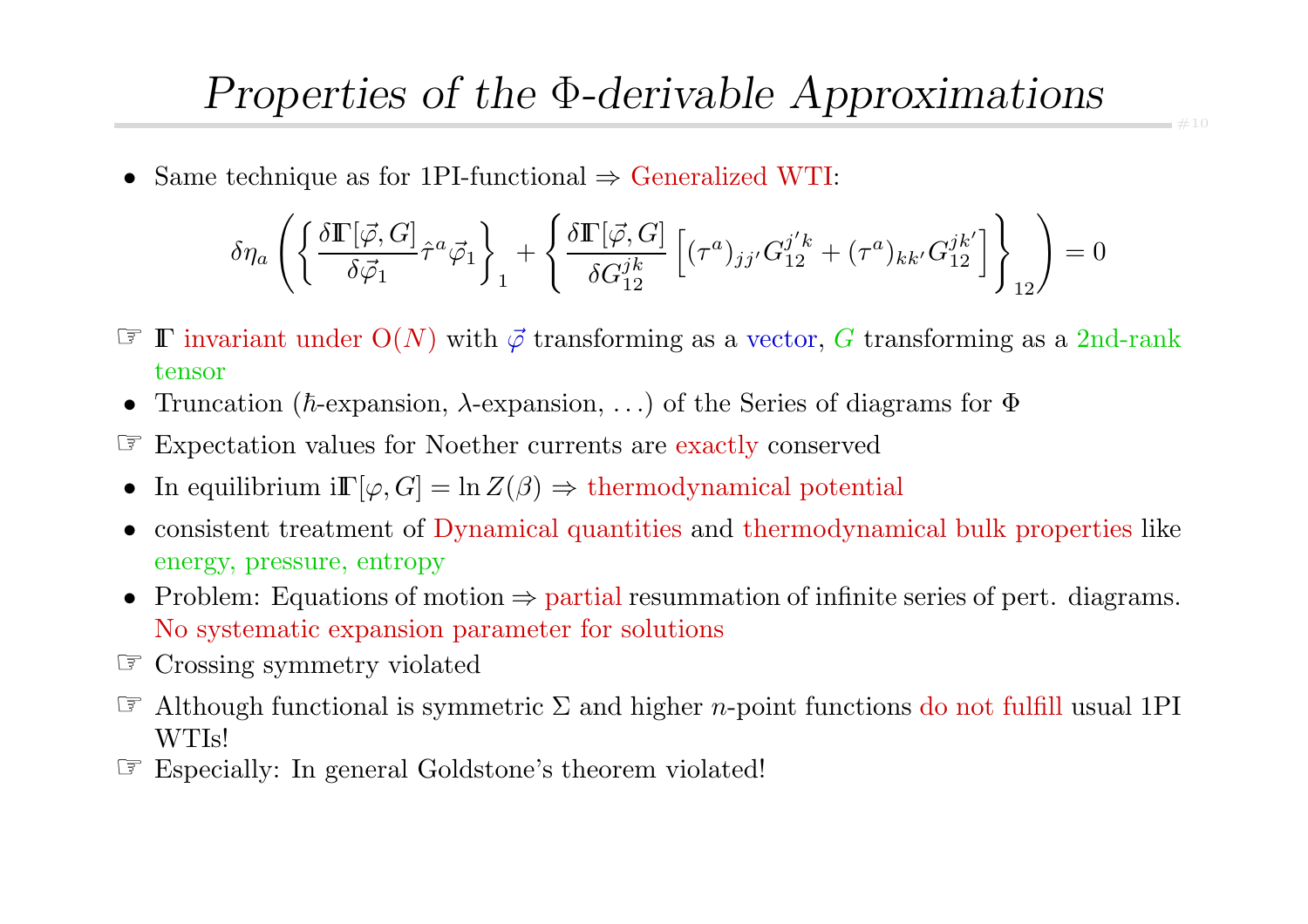### Repairing symmetries

• First aim: Repair crossing symmetry  $\Rightarrow$  Look for non-perturbative 1PI-effective action:

$$
\tilde{\Gamma}[\vec{\varphi}] = \mathbb{\Gamma}[\vec{\varphi}, \tilde{G}[\vec{\varphi}]] \text{ with } \left. \frac{\delta \mathbb{\Gamma}[\vec{\varphi}, G]}{\delta G} \right|_{G = \tilde{G}[\vec{\varphi}]} \stackrel{!}{=} 0
$$

• Solutions of 2PI equations of motion given by

$$
\left. \frac{\delta \tilde{\Gamma}[\vec{\varphi}]}{\delta \vec{\varphi}} \right|_{\vec{\varphi} = \vec{\varphi}_0} = 0, \quad G = \tilde{G}[\vec{\varphi}_0]
$$

• Define 1PI effective proper vertex functions as usual

$$
\tilde{\Gamma}^{(n)}(x_1j_1,\ldots,x_nj_n)=\left.\mathsf{i}\frac{\delta^n\tilde{\Gamma}[\vec{\varphi}]}{\delta\varphi_{j_1}(x_1)\cdots\delta\varphi_{j_n}(x_n)}\right|_{\vec{\varphi}=\vec{\varphi}_0}
$$

- •Can be expressed with self-consistent propagators as internal lines and mean fields
- •Crossing symmetric, fulfill 1PI-WTIs
- $\bullet$  Remainders of symmetry violations: Internal lines do not fulfill Goldstone's theorem; wrong thresholds
- Wrong phase transition behaviour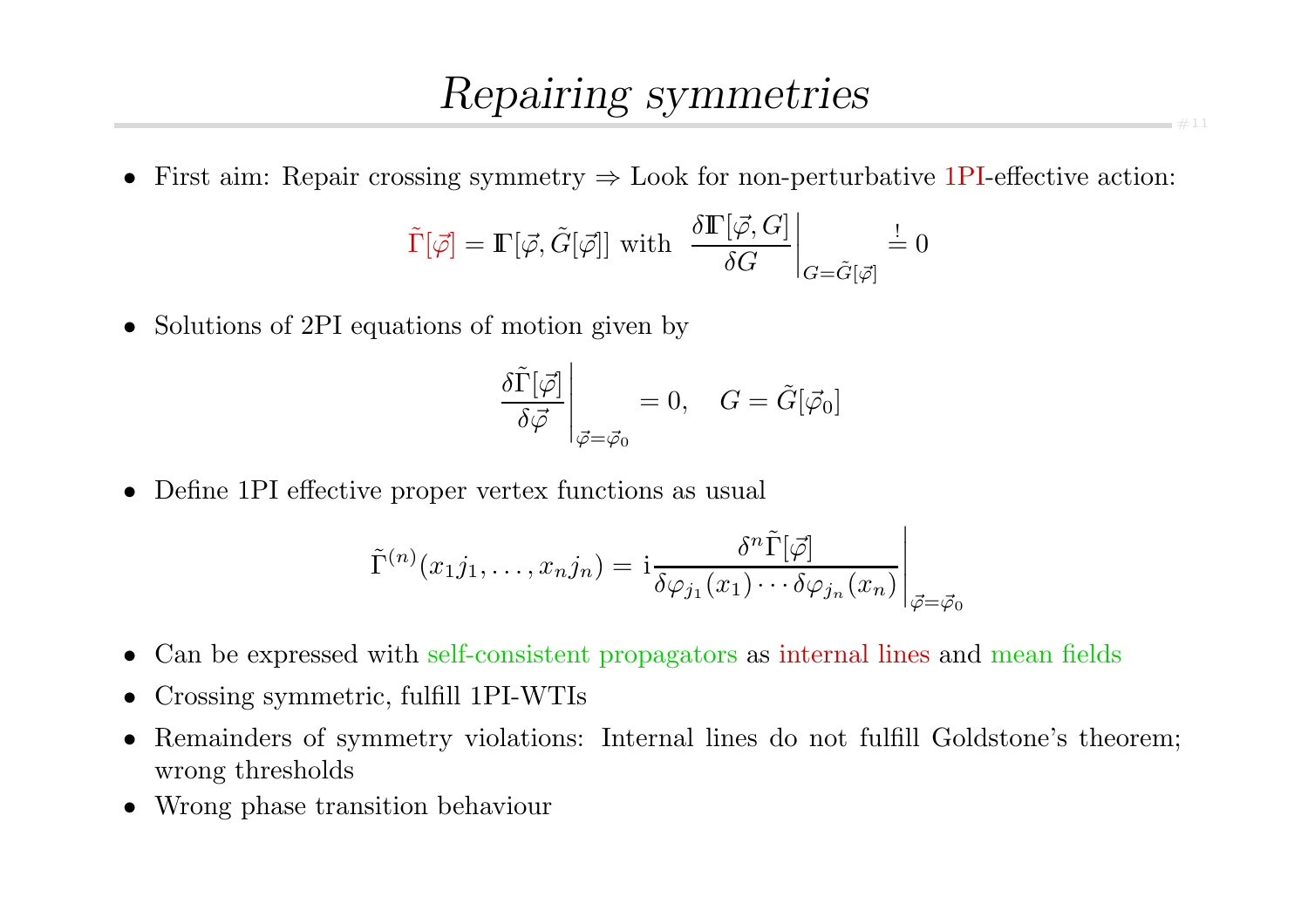•Hatree approximation:

$$
\mathrm{i}\Phi = \mathbf{H} + \mathbf{R} + \mathbf{S}
$$

•1PI self–energy defined on top of Hartree approximation

☞ Random <sup>p</sup>hase approximation (RPA):



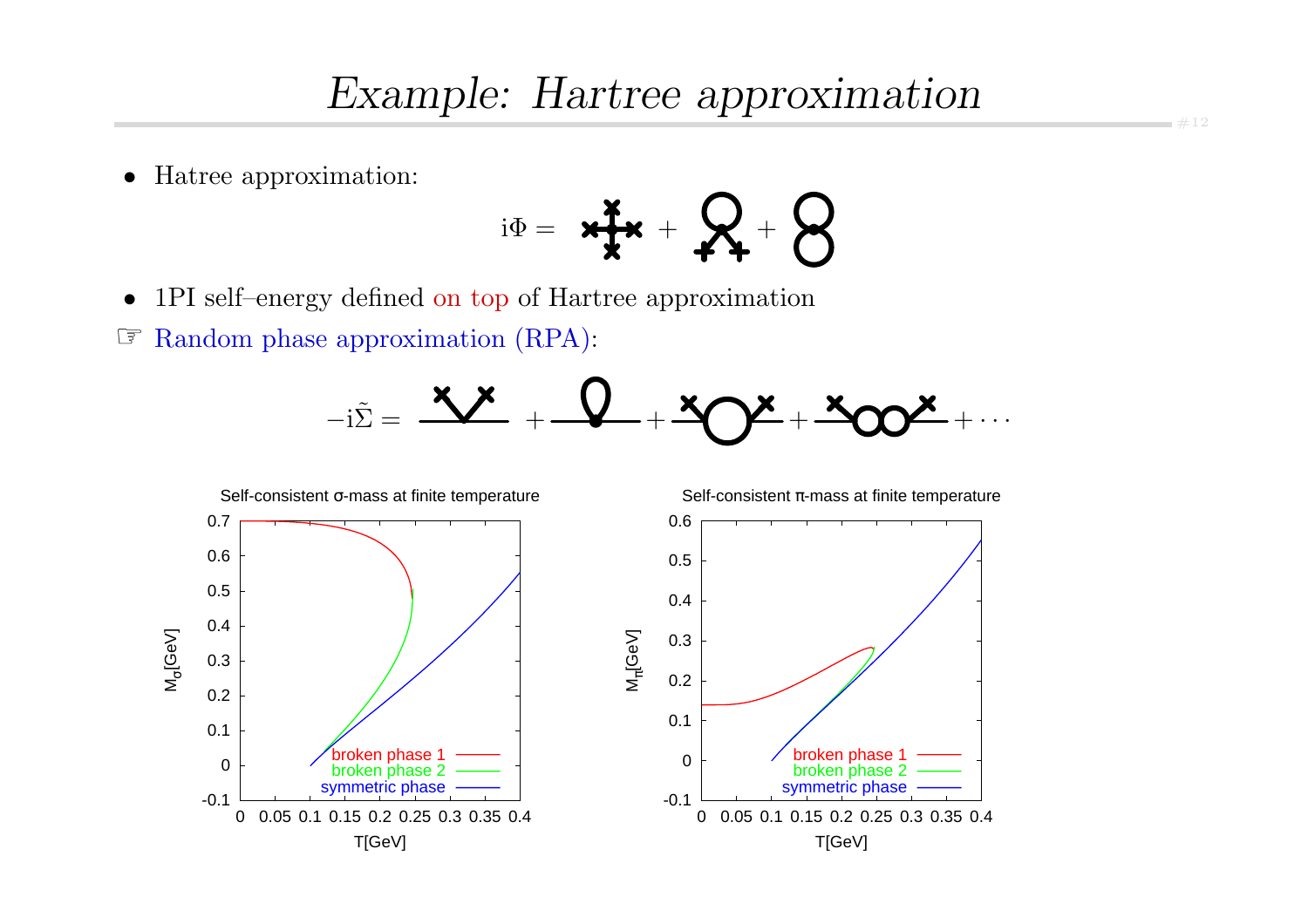# RPA-resummation



External σ-mass at T=150 MeV (stable solution)

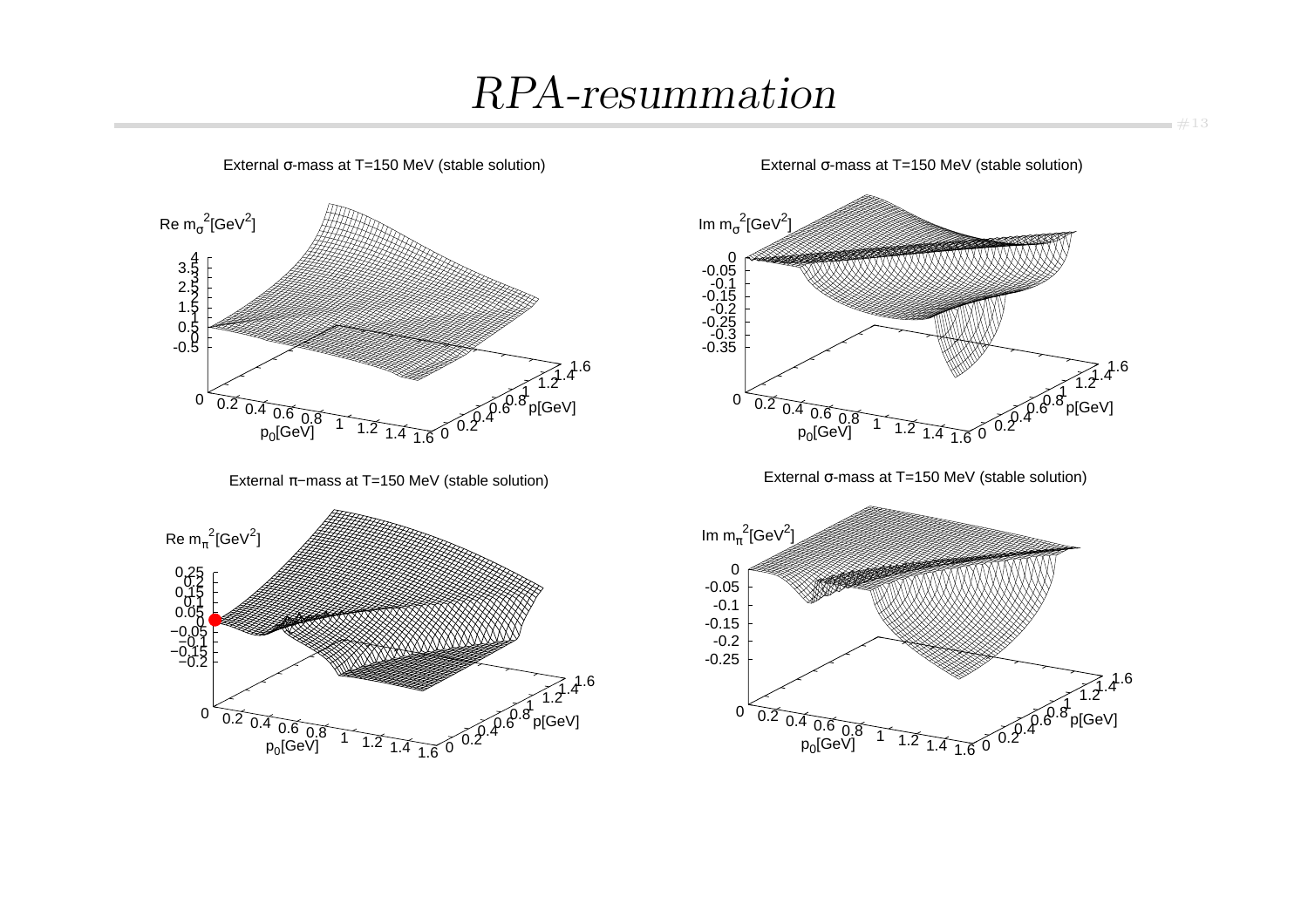$-414$ 

 $\bullet$ 1st step: define Φ and internal propagator



 $\bullet$ • Φ defines kernels for Bethe-Salpeter equation

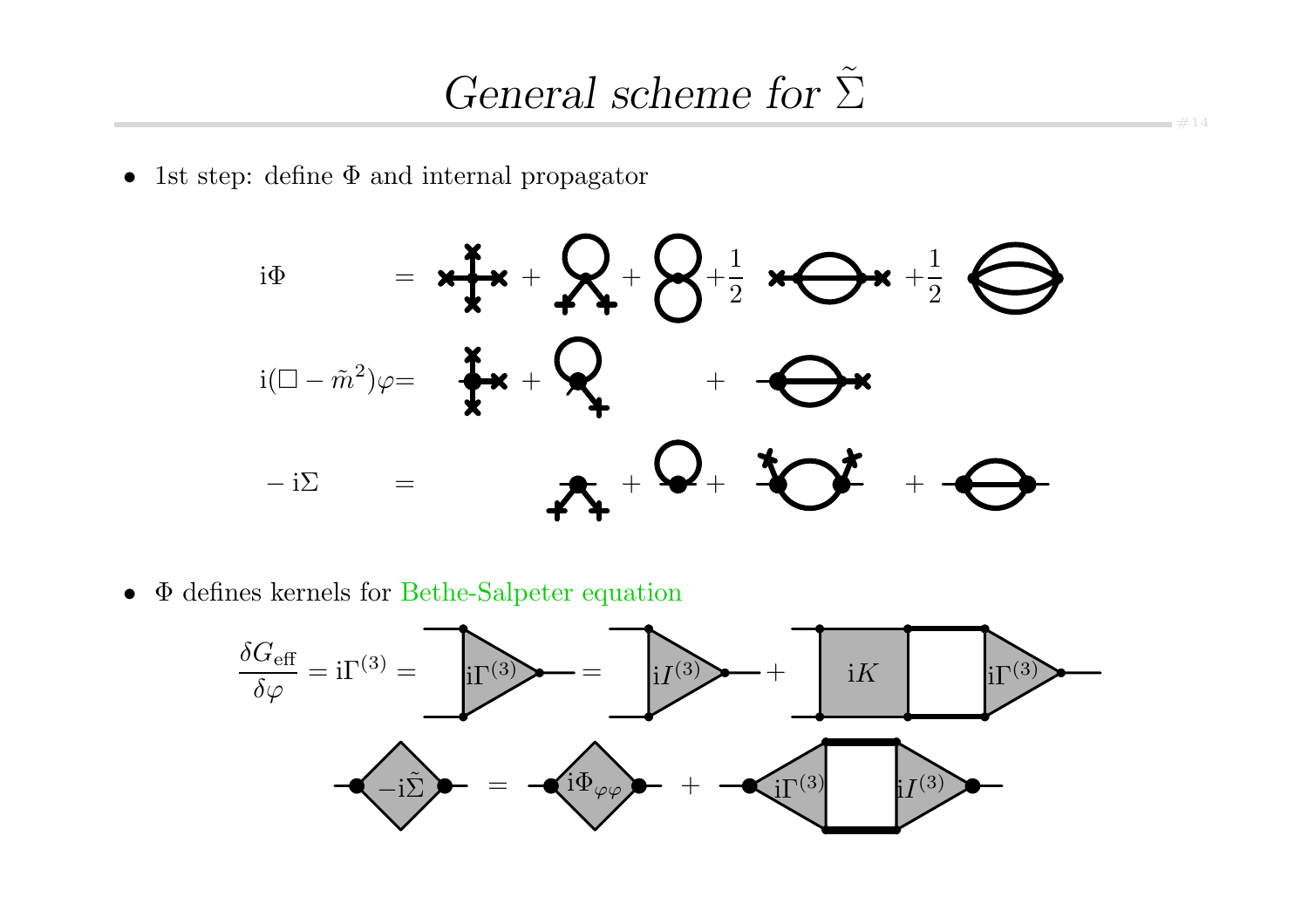### Definition of Bethe-Salpeter ingredients



• Green's function lines and mean fields fixed from self–consistent Φ–Functional solution